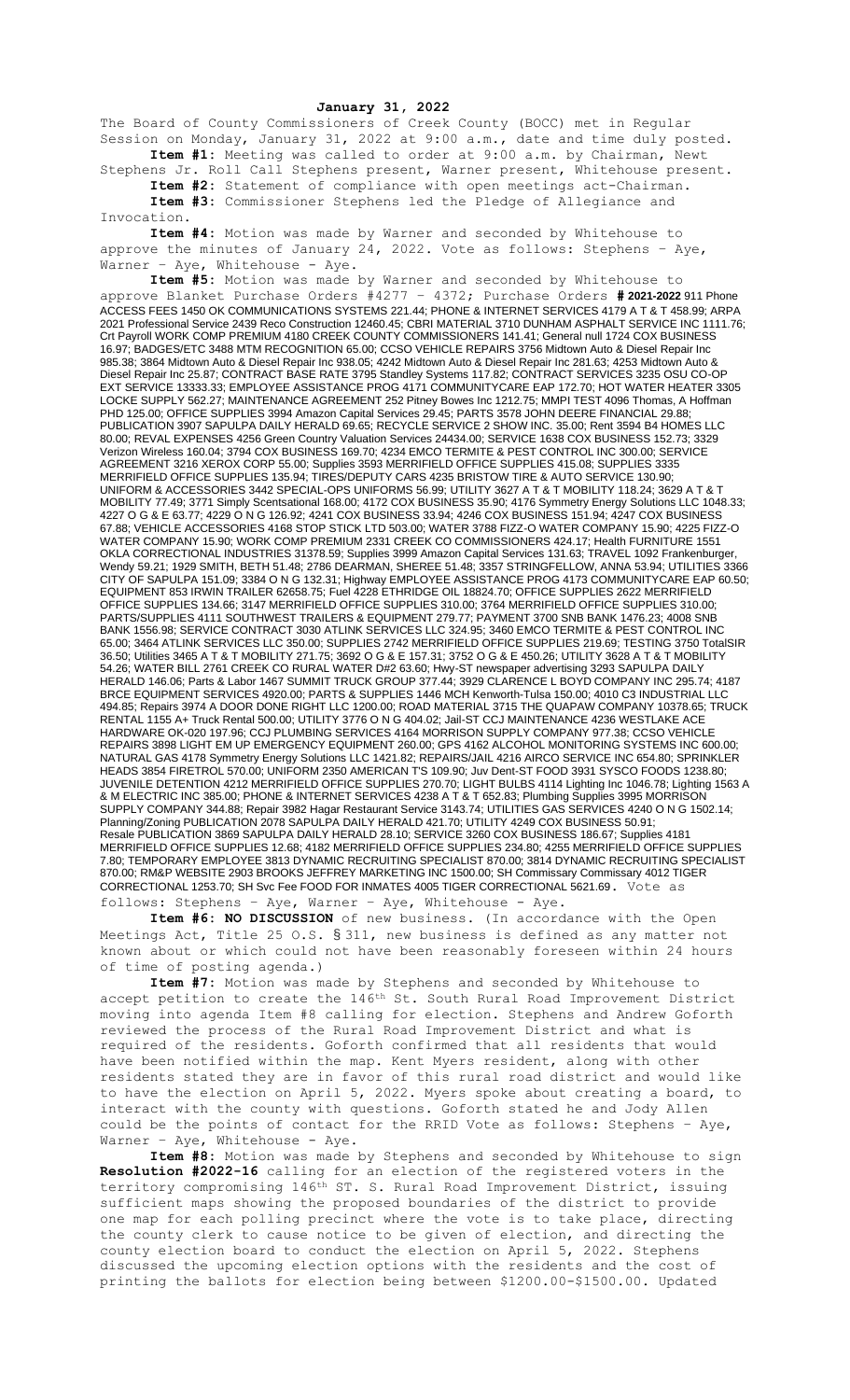precinct maps was also discussed. Vote as follows: Stephens – Aye, Warner – Aye, Whitehouse - Aye.

**Item #12:** Motion was made by Stephens and seconded by Warner to approve Brooks Jeffery Marketing, Inc. to create the county's website and authorize the Chairman to sign contract upon delivery to county. Stephens stated he had been touching base on this subject for over a year. The new district maps and burn ban really go me to move on this. We can save some money by combining the Clerk's site and Jennifer offered to maintain it. Once, the site is created we can have two Admins. We have discussed a calendar for Board meetings, Event News running at the top that could be a bullet point and updated as needed. Stephens stated he has looked a several websites and really like Rogers County, they have a bullet point and pictures of elected officials. Warner stated he has been working with Renea Adams every other week on where we are. Stephens and Warner stated they are very confident in the company with two offices already using it. Timeframe of the website was discussed expect 6-8 weeks from start to finish. We are working on the moving of the Clerk's content to the new site. Adam's stated the Clerk's Office's site is a very popular site. Tandra McClellan asked if the new site would be sufficient in size. Adam's stated yes, it took a few years, but I think we have gotten enough data and we will be fine. Stephens stated he and Mortazavi are not fans of the interactive site for employees, if a department would like to add this, it could be with the cost going to the department, along with the increase email cost. With some agencies having a lot of turn over it would be a lot to keep up with. We need to reach out to the departments and get what they would like to have as their links and any facts they might want to add. Stephens discussed the interactive road issue report, can we have this to where it sends to the correct district and the secretaries receive it instead of Dana to disperse. Adams stated yes. Stephens discussed the contract being within the fiscal year and can renew on July 1, 2022. Warner stated that with the price and overage this company makes the most sense. Whitehouse stated he loved the idea, as well. Vote as follows: Stephens -Aye, Warner - Aye, Whitehouse - Aye.

**Item #9:** Motion was Warner and seconded by Whitehouse to award Bid#22-3 Title Search Services for the June Tax Resale to Creek County Abstract Company. Don Engle presented a letter as to why he didn't go with the lowest bidder, as they are not qualified and not licensed in Creek County. Engle stated that Anchor has pulled his name from the bid. Engle stated he spoke with Anchor with a Deputy in the office, he said he would just like to get out of the bid. Stephens read the letter presented to the Board and the statues that must be followed. Engle stated he could not supply in the timeframe needed, with the treasurer's report. Engle stated last year was \$74.00, Stephens stated he reviewed last year's bid and it was \$64.00. Engle stated he will resolve this next year with better bid specs with adding they need to be a certified abstractor and have bond on file for next year. Stephens stated the statues doesn't require them to be certified abstractor or bonded, just the Treasurer do his diligence. There is no record of written correspondence from Anchor Land Group LLC to present to the Board. Vote as follows: Stephens – Aye, Warner – Aye, Whitehouse - Aye.

**Item #10:** Warner stated this item needs to be passed a week on discussion and possible action to consider contracting with Mission Critical Partners, LLC to receive GIS data maintenance regarding 911 data within the County and applying for a grant from the Oklahoma 911 Management Authority for the same.

**Item #11: DISCUSSION NO ACTION** regarding the 14-day burn ban in Creek County, which began January 24, 2022 pursuant to 2 O.S. 16-26. Covey Murray presented updated information to the Board; we would need 8-10 inches of precipitation to be out of the drought we are currently in. We have weather moving in this week, but will not make a significant impact.

**Item #13:** Motion was by Whitehouse and seconded by Warner to enter into an agreement with ODOT for Supplemental and Modification Agreement Number 5, Project Maintenance, Financing, and Right-of-Way Agreement on projects STP-219D(086)CI on NS 370 Road over Deep Fork River and overflows, State Job #28681(04)(05)(06)(07)(08) not to exceed \$4,866,276.00. Vote as follows: Stephens – Aye, Warner – Aye, Whitehouse - Aye.

**Item #14:** Motion was made by Whitehouse and seconded by Warner to sign **Resolution#2022-13** surplussing a 1987 International Cab-over INV#193-302- 0050B VIN#1HSRDG2R4HH479916, this is correcting Resolution#2021-172 and **Resolution#2022-13A** disposing of the same to be transferred to Slick Fire Department, this corrects Resolution#2021-172A. Vote as follows: Stephens – Aye, Warner - Aye, Whitehouse - Aye.

**Item #15:** Motion was made by Warner and seconded by Whitehouse to sign **Resolution#2022-14** removing Requesting Officer Daniel Dennis and adding Austin Schemet for Silver City Fire Department Accounts 1321-2-8313- 2005/1321-2-8313-4110 and **Resolution#2022-14A** removing Receiving Officer Melissa Dennis and adding Chloe Miller for Silver City Fire Department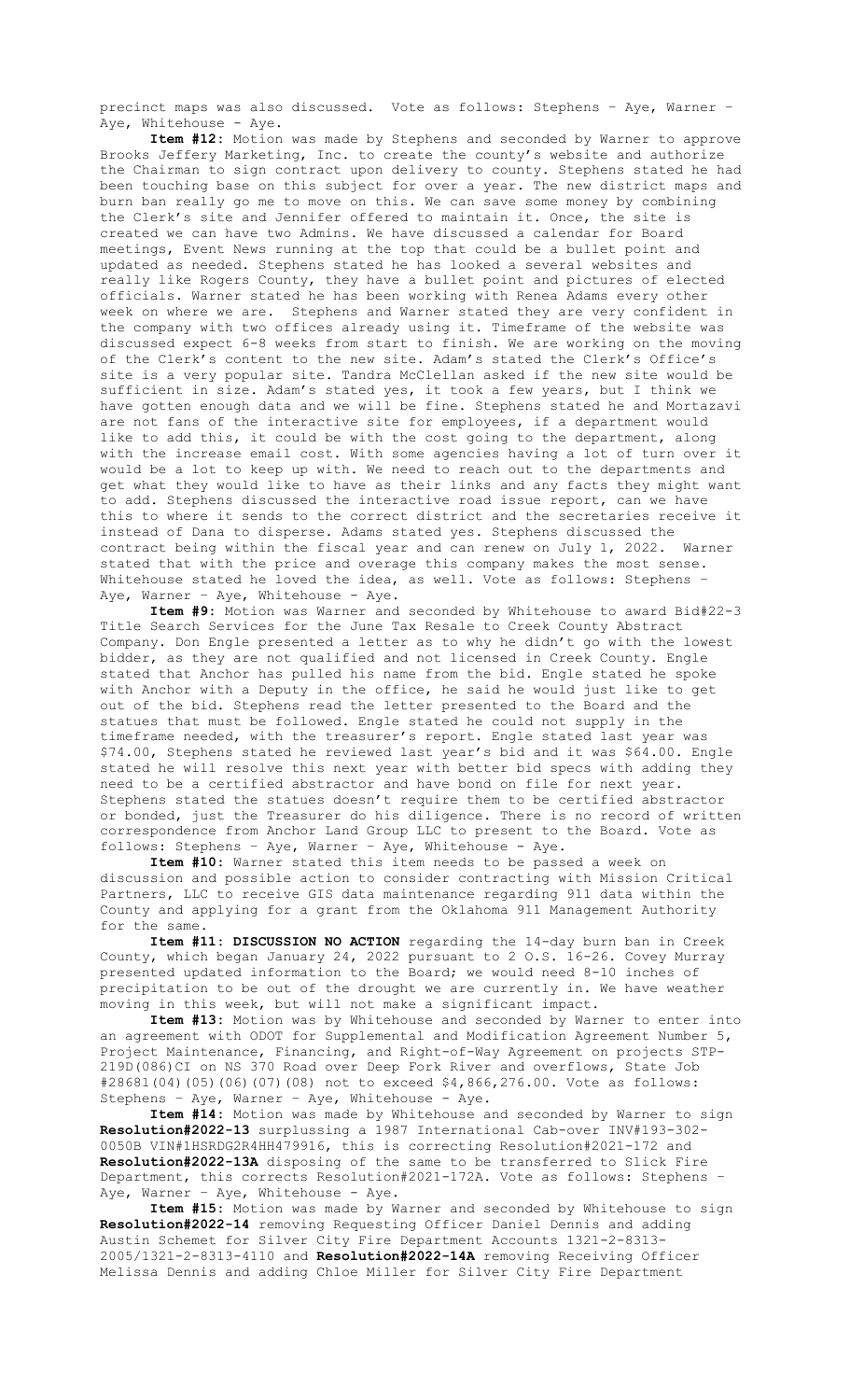Accounts 1321-2-8313-2005/1321-2-8313-4110. Vote as follows: Stephens – Aye, Warner - Aye, Whitehouse - Aye.

**Item #16:** Motion was made by Warner and seconded by Whitehouse to sign **Resolution#2022-15** directing the Creek County Treasurer to credit the Creek County General Government Maintenance and Operations Fund 001-1-2000-2005/R2 with funds from the Creek County Court Clerk's Fund for reimbursement of utility payments, in the amount of \$1,156.91, as per 62 O.S. § 335, and procedures implemented by the State Auditor's Office. Vote as follows: Stephens – Aye, Warner – Aye, Whitehouse - Aye.

**Item #17:** Motion was made by Warner and seconded by Whitehouse to approve Utility Permit from Oklahoma Natural Gas Company per County Specs extending from 30 days to 60 days for natural gas pipeline, by boring, size of line ¾", to cross Ridgeoak Rd. & Valwood Ln. approximately 0.92 miles N. and 1.27 miles W. of SH-97 & SH-166, further described as the S.W. corner of Section 15, T18N, R11E in District #2. Vote as follows: Stephens – Aye, Warner - Aye, Whitehouse - Aye.

**Item #18:** Discussion and possible action regarding the American Recovery Plan 2021 funds directed to Creek County by the federal government. **(1)** Goforth stated there are no new updates, reports have been submitted and are due to the weather our workgroup will probably not meet this week. There was discussion workgroup will meet on 2-10-22 at 3:30 p.m. **(2)** Motion was made by Whitehouse and seconded by Warner to approve the use of ARPA Capital Outlay funds for a 2022 Ford F250 Crew Cab 4WD SWB Diesel Super Duty Truck in the amount of \$48,376.00 Bill Knight and upfitting with Lightem Up in the amount of \$4,229.00 and transfer \$52,605.00 from 1566-1-2000-1110 ARPA Payroll Commissioners FY2021-2022 to 1566-1-2000-4110 ARPA Capital Outlay Commissioners FY2022. Project number 1566-6.1-2700-4110. Covey Murray stated that the vehicle that Jacob Pilgrim is currently using has engine problems, that is why I got a new truck. Also, this would allow me and Pilgram to be able to pull the generator and water buffalo separately. Murray stated that no dealership will be utilizing the State Contract until 2023, this truck is ready to go at Bill Knight Ford currently, this is why we are going this direction. Vote as follows: Stephens – Aye, Warner – Aye, Whitehouse - Aye. **(3) DISCUSSION AND NOTATION** of receipt and transfer of water buffalo purchased with ARPA funds for Emergency Management. The next several items are cleanup, receiving and transferring to departments as requested. We have received item and it is being transferred to Emergency Management Project#1566-5.14A-2700-4110, PO#3874. **(4) DISCUSSION AND NOTATION** of receipt and transfer of COVID Test Kits purchased with ARPA funds Item has been received and transferred to Sheriff Project#1566-1.2-0400-2005, PO#1111. **(5) DISCUSSION AND NOTATION** of receipt and transfer of Care Start Rapid COVID Test Kits purchased with ARPA funds Item has been received and transferred to Sheriff Project#1566-1.2-0400-2005-2, PO#3872. **(6) DISCUSSION AND NOTATION** of receipt and transfer of 2021 New Oxford White Ford Explorer Base 4x4 purchased with ARPA funds Item has been received and transferred to District Attorney Project#1566-3.1-0200-4110, PO#3126, VIN#1FMSK8BH6MGC39663. **(7) DISCUSSION AND NOTATION** of receipt and transfer of two MDG250DF4-STD3 mobile diesel generator with trailer Serial#3010372131 VIN#7FSPT1826MB372131 and MDGG1000DF4-STD3 mobile diesel generator with trailer Serial#3010397703 VIN#7FSPT1512MB397703purchased with ARPA funds Item has been received and transferred to Sheriff Project#1566-1.12-2700-4110, PO#1603.

## **Public Comment: NONE**

**Adjournment:** Motion was made by Stephens and seconded by Warner at 10:30 a.m. and meet again on 2-7-22. Vote as follows: Stephens – Aye, Warner - Aye, Whitehouse - Aye.

2021 SALARIES<br>GILLILAND, JOSEPH: \$ 1,280.00, \*HAMILTON, LINDA S.: \$ 165.74, \*HOGGATT, DANNY: \$ 3,981.60, \*JONES, THERESA: \$ GILLILAND, JOSEPH: \$ 1,280.00, \*HAMILTON, LINDA S.: \$ 165.74, \*HOGGATT, DANNY: \$ 3,981.60, \*JONES, THERESA: \$ 2,148.30, \*LONG, JEANNIE S.: \$6,816.96, \*PRITCHARD, GLENDA KAY: \$ 1,200.00, \*Rodman, Madison K.: \$ 4,404.40, \*VANORSDOL, ASHLEY: \$ 32,709.60, Admire, Kyle: \$ 6,654.00,ALEXANDER, KENDRA: \$ 33,303.82, ALEXANDER, RACHEL RENE: \$ 31,222.81, ANDERSON, CHRISTINA: \$ 31,638.82, ANDERSON, HALEY: \$ 45,463.44, ANTHAMATTEN, MICHAEL E.: \$ 58,223.28, Aynes, Colton: \$ 9,445.70, BADGWELL, DEBRA K.: \$ 33,628.20, BAILEY, WILLIAM: \$ 37,827.00, BARKER, LOYD: \$ 4,651.59, Barnes, Rynd: \$ 600.00, BARTO, LANCE: \$ 40,503.60, BASS, NAOMI M.: \$ 32,653.20, BECK, DAVONNE R.: \$ 32,653.20, BEJERANO, ESLY: \$5,804.06, BENNETT, SHERRY A.: \$ 50,127.60, BOTTS, KEVIN S.: \$ 25,813.40, BOWLING, BRET R.: \$ 58,975.08, BOYD, GARY L.: \$ 622.13, BOZWORTH, JAMES N.: \$ 43,298.40, BRANCH, PAUL R.: \$ 138.00, Brant, Adam: \$ 9,445.70, BRASWELL, TRAVIS: \$ 37,476.38, BRAY, JOSEPH: \$ 38,987.67, BROWN, BRIAN: \$ 6,429.18, BURCH, BLAKE: \$ 12,782.65, BURKE, JOHNNY E.: \$ 9,738.34, BURNES, AARON T.: \$ 38,133.00, Burton, Brian C.: \$ 187.22, BYASSEE, JULIE: \$ 44,067.32, CAMPBELL, WILLIAM JOSEPH: \$ 38,081.00, CARR, RICKY RAY: \$ 39,050.85, CARTWRIGHT, TRISTON: \$ 10,407.32, CASE, TIMOTHY: \$ 37,215.00, CASSADAY, LISA: \$ 33,634.11, CHARKOWSKI, SHAUN M.: \$ 39,681.00, Christian, Ashley: \$ 1,906.24, CLABORN, TYLER JAMES: \$ 37,521.00, CLARK, DELWIN F.: \$ 53,623.46, CLEVELAND, JOHNATHAN: \$ 20,554.06, COBB, DANIEL: \$ 4,992.40, COPELAND, CASEY: \$ 40,503.60, COSBY, LAURA D.: \$ 37,402.08, CRANK, CODY: \$ 10,755.49, CROWSON, MICHAEL R.: \$ 2,601.83, CURTIS, JAY ALLEN: \$ 32,962.81, CYPRET, RUDY L.: \$ 2,161.17, DANIELS, SHARON: \$ 32,962.81, DASHNER, TERRY LEON: \$ 37,215.00, DAVIS, DRU: \$ 39,463.44, Davis, Lino: \$ 2,187.66, DECKARD, KOREY: \$ 1,021.20, DENNIS, CLATIE M.: \$ 13,538.28, DEWEESE, LYNETTE: \$ 31,638.82, DOANE, DORIS JEAN: \$ 34,504.08, Dowty, Blake Allen: \$ 12,028.40, DUVALL, CELIA: \$10,407.32, EDENS, TIMOTHY K.: \$ 39,378.63, EDGECOMB, ALANA: \$ 31,163.00, ENGLE, DON: \$ 64,975.08, ENGLEMAN, RICHARD K.: \$ 1,600.00, ENLOW, JANELL D.: \$ 66,175.08, EVANS, JAY D.: \$ 40,503.60, EVANS, JUSTIN: \$ 22,914.72, FAIRES, JR, GARY G.: \$ 40,503.60, FARRIS, PAUL E.: \$ 4,177.30, FOWLER, BETTY: \$ 52,773.16, FRANK, EDWARD: \$ 38,575.08, Frederick, Blake G.: \$ 2,950.00, GEYER, SIERRA: \$ 8,048.64, GILLIAM, MARCIA: \$ 33,628.20, GILLILAND, GLORIA CHRISTINE: \$ 54,459.81, GRAMMER, QUIN LYNN: \$ 38,792.19, GRANT, JIMMEY: \$ 40,503.60, GREER, TERRY G.: \$44,325.89, GRIFFIN, THERESA DELL: \$ 33,176.15, GUINN, PAUL LEON: \$ 40,503.60, GURLEY, JOHN: \$